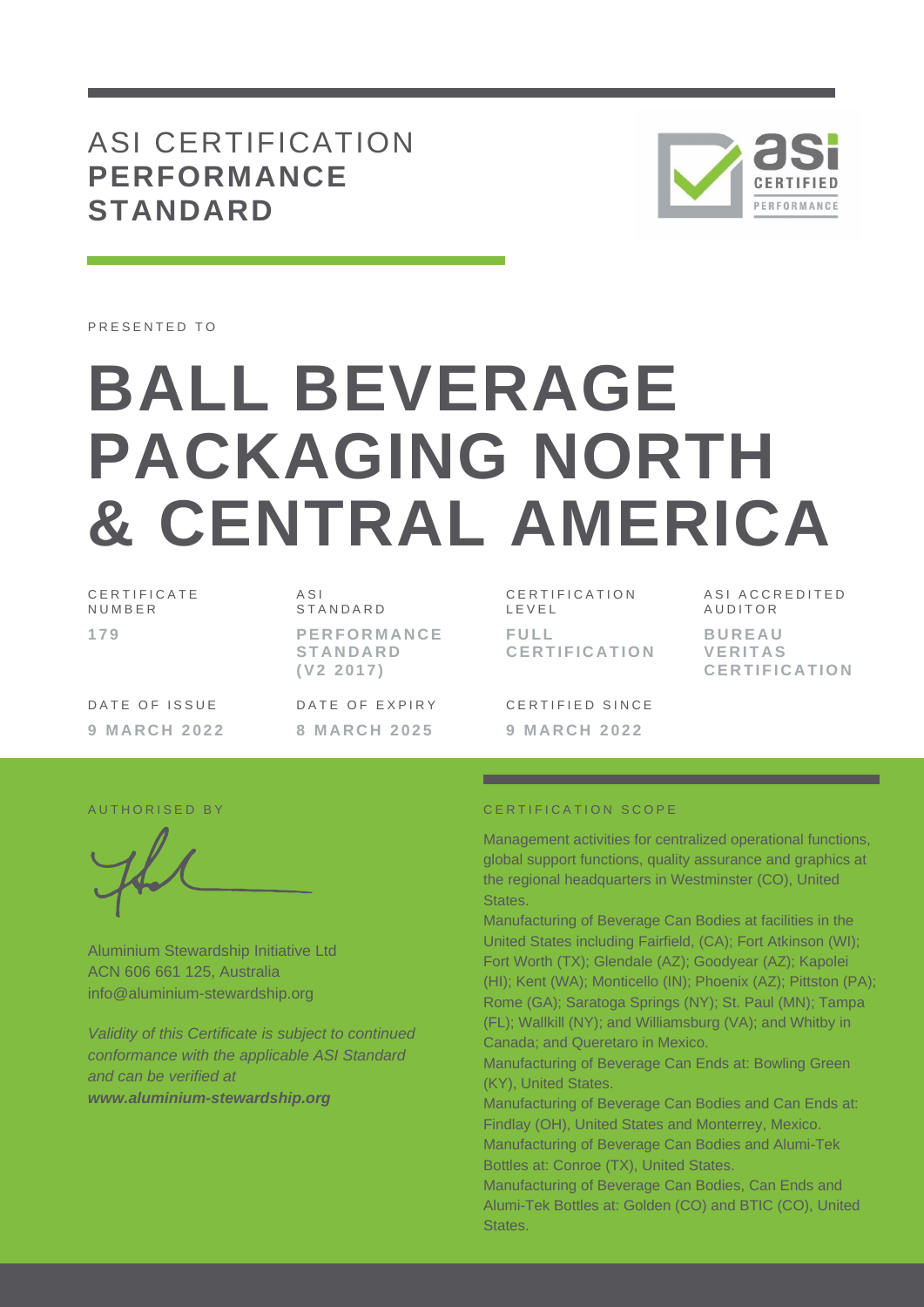# SUMMARY AUDIT REPORT **PERFORMANCE STANDARD**

## **OVERVIEW**

| MEMBER NAME                       | <b>Ball Corporation</b>                                                                                                                                                                                                                                                                                                                                                                                       |
|-----------------------------------|---------------------------------------------------------------------------------------------------------------------------------------------------------------------------------------------------------------------------------------------------------------------------------------------------------------------------------------------------------------------------------------------------------------|
| ENTITY NAME                       | Ball Beverage Packaging North & Central America                                                                                                                                                                                                                                                                                                                                                               |
| CERTIFICATION<br>SCOPE            | Management activities for centralized operational functions, global support<br>functions, quality assurance and graphics at the regional headquarters in<br>Westminster (CO), United States.                                                                                                                                                                                                                  |
|                                   | Manufacturing of Beverage Can Bodies at facilities in the United States<br>including Fairfield, (CA); Fort Atkinson (WI); Fort Worth (TX); Glendale (AZ);<br>Goodyear (AZ); Kapolei (HI); Kent (WA); Monticello (IN); Phoenix (AZ);<br>Pittston (PA); Rome (GA); Saratoga Springs (NY); St. Paul (MN); Tampa<br>(FL); Wallkill (NY); and Williamsburg (VA); and Whitby in Canada; and<br>Queretaro in Mexico. |
|                                   | Manufacturing of Beverage Can Ends at: Bowling Green (KY), United<br>States.                                                                                                                                                                                                                                                                                                                                  |
|                                   | Manufacturing of Beverage Can Bodies and Can Ends at: Findlay (OH),<br>United States and Monterrey, Mexico.                                                                                                                                                                                                                                                                                                   |
|                                   | Manufacturing of Beverage Can Bodies and Alumi-Tek Bottles at: Conroe<br>(TX), United States.                                                                                                                                                                                                                                                                                                                 |
|                                   | Manufacturing of Beverage Can Bodies, Can Ends and Alumi-Tek Bottles at:<br>Golden (CO) and BTIC (CO), United States.                                                                                                                                                                                                                                                                                         |
| SUPPLY CHAIN<br><b>ACTIVITIES</b> | Material Conversion (Production and Transformation)                                                                                                                                                                                                                                                                                                                                                           |
| ASI STANDARD                      | Performance Standard V2                                                                                                                                                                                                                                                                                                                                                                                       |
| AUDIT TYPE                        | <b>Initial Certification Audit</b>                                                                                                                                                                                                                                                                                                                                                                            |
| AUDIT FIRM                        | <b>Bureau Veritas Certification</b>                                                                                                                                                                                                                                                                                                                                                                           |
| AUDIT DATE                        | 14 June - 16 December 2021                                                                                                                                                                                                                                                                                                                                                                                    |
| AUDIT REPORT<br><b>SUBMISSION</b> | 19 January 2022                                                                                                                                                                                                                                                                                                                                                                                               |

and the control of the control of the control of the control of the control of the control of the control of the control of the control of the control of the control of the control of the control of the control of the cont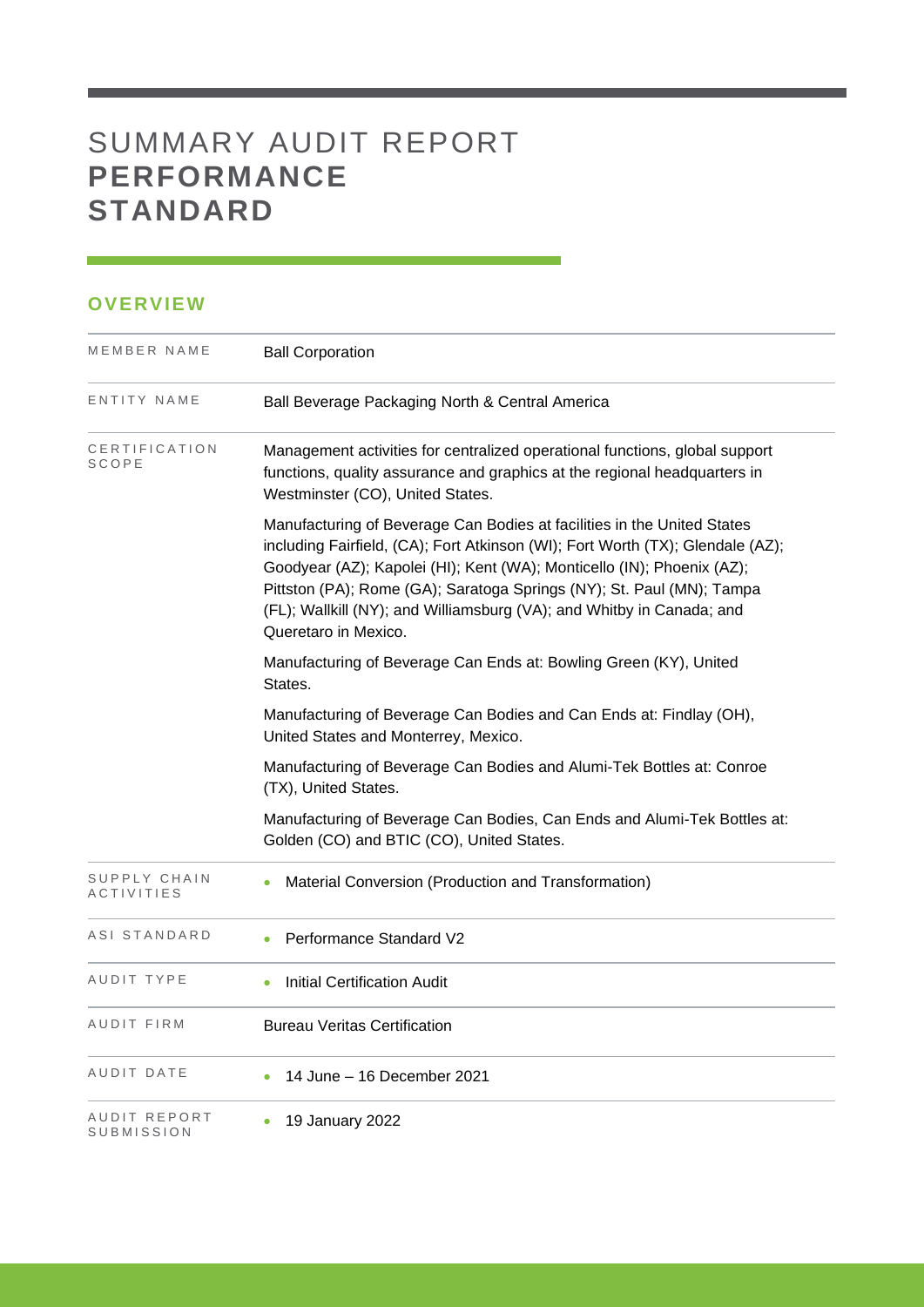| AUDIT SCOPE                         | The audit scope covers Ball Beverage Packaging North and Central America<br>at headquarters (Beverage Packaging Office Centre), Colorado (USA);<br>manufacturing of Beverage Can Bodies at Fort Atkinson (USA), Goodyear<br>(USA) and Queretaro (Mexico) facilities; and manufacturing of Beverage<br>Can Bodies and Ends at Monterrey (Mexico) and BTIC (Beverage<br>Technology and Innovation Center) (USA). |  |  |  |  |
|-------------------------------------|----------------------------------------------------------------------------------------------------------------------------------------------------------------------------------------------------------------------------------------------------------------------------------------------------------------------------------------------------------------------------------------------------------------|--|--|--|--|
|                                     | The ASI multi-site sampling approach was undertaken to include facilities in<br>the United States including Fairfield, Fort Worth, Glendale, Golden, Kapolei,<br>Kent, Monticello, Phoenix, Pittston, Rome, Saratoga Springs, St. Paul,<br>Tampa, Wallkill, Williamsburg, Bowling Green, Findlay, Conroe and Golden<br>(USA) and Whitby in Canada.                                                             |  |  |  |  |
|                                     | The supply chain activities included in the audit scope:                                                                                                                                                                                                                                                                                                                                                       |  |  |  |  |
|                                     | Material Conversion (Production and Transformation)                                                                                                                                                                                                                                                                                                                                                            |  |  |  |  |
|                                     | All relevant Criteria in the ASI Performance Standard were included in the<br>Audit Scope.                                                                                                                                                                                                                                                                                                                     |  |  |  |  |
| AUDIT<br>OUTCOME                    | Certification                                                                                                                                                                                                                                                                                                                                                                                                  |  |  |  |  |
| AUDIT<br>METHODOLOGY<br>DECLARATION | The Auditors confirm that:                                                                                                                                                                                                                                                                                                                                                                                     |  |  |  |  |
|                                     | $\triangleright$ The information provided by the Entity is true and accurate to the best<br>knowledge of the Auditor(s) preparing this report.                                                                                                                                                                                                                                                                 |  |  |  |  |
|                                     | The findings are based on verified Objective Evidence relevant to the<br>⊻<br>time period for the Audit, traceable and unambiguous.                                                                                                                                                                                                                                                                            |  |  |  |  |
|                                     | The Audit Scope and audit methodology are sufficient to establish<br>M<br>confidence that the findings are indicative of the performance of the<br>Entity's defined Certification Scope.                                                                                                                                                                                                                       |  |  |  |  |
|                                     | The Auditor(s) have acted in a manner deemed ethical, truthful, accurate<br>⊻<br>professional, independent and objective.                                                                                                                                                                                                                                                                                      |  |  |  |  |
| CERTIFICATION<br>PERIOD             | 9 March 2022 - 8 March 2025                                                                                                                                                                                                                                                                                                                                                                                    |  |  |  |  |
| NEXT AUDIT<br>TYPE                  | Surveillance Audit                                                                                                                                                                                                                                                                                                                                                                                             |  |  |  |  |
| NEXT AUDIT<br>DUE DATE              | 8 March 2023                                                                                                                                                                                                                                                                                                                                                                                                   |  |  |  |  |
| CERTIFICATE<br>NUMBER               | 179                                                                                                                                                                                                                                                                                                                                                                                                            |  |  |  |  |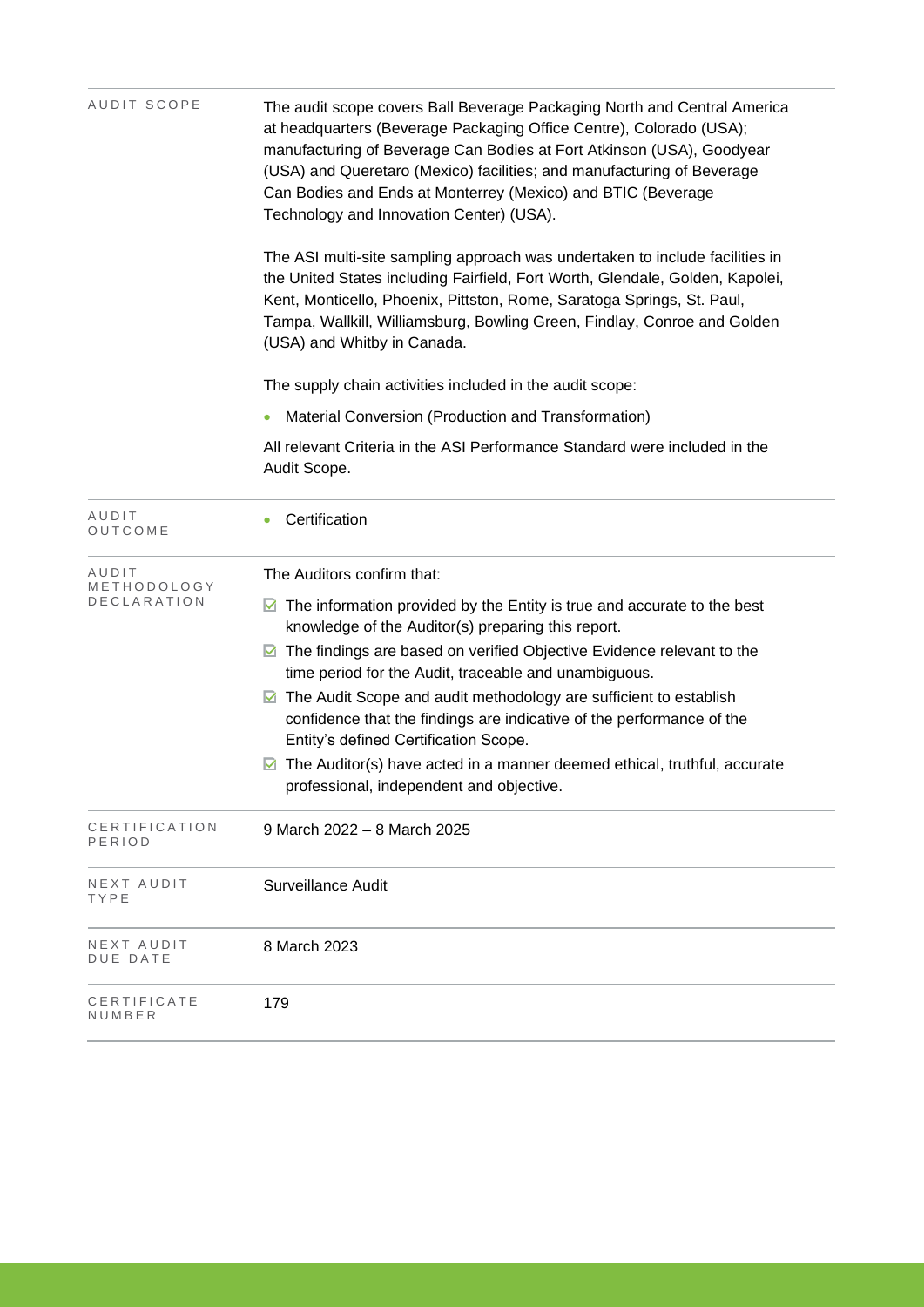# **SUMMARY OF FINDINGS**

| <b>CRITERION</b>                                                                 | RATING      | COMMENT                                                                                                                                                                                                                                                                                      |
|----------------------------------------------------------------------------------|-------------|----------------------------------------------------------------------------------------------------------------------------------------------------------------------------------------------------------------------------------------------------------------------------------------------|
| PRINCIPLE 1 BUSINESS INTEGRITY                                                   |             |                                                                                                                                                                                                                                                                                              |
| 1.1 Legal Compliance                                                             | Conformance | In accordance with the Integrated Management<br>System (IMS) Compliance Obligations Management<br>System Procedure, the Entity has identified five<br>primary areas of compliance related obligations for<br>the company at the Corporate, Region and site<br>levels.                        |
| 1.2 Anti-Corruption                                                              | Conformance | Ball Corporation maintains a Foreign Corrupt<br>Practices/Global Anti-Corruption Policy, applicable to<br>the Entity, that outlines compliance with Anti-<br>Corruption laws and prohibits all forms of Bribery and<br>Corruption.                                                           |
| 1.3 Code of Conduct                                                              | Conformance | Ball Corporation has developed a Code of Conduct,<br>applicable to the Entity, that is designed to identify<br>common compliance issues, including Corruption<br>and to provide clear guidance and resources to<br>assist employees' decision making.                                        |
| PRINCIPLE 2 POLICY & MANAGEMENT                                                  |             |                                                                                                                                                                                                                                                                                              |
| 2.1a Environmental, Social, and<br>Governance Policy (implement and<br>maintain) | Conformance | The Entity has an Integrated Management System<br>Policy which outlines the commitment to meet or<br>exceed customer expectations, to protect the<br>environment, to ensure the health and safety of<br>products, employees and contractors, and to operate<br>responsibly in the community. |
| 2.1b Environmental, Social, and<br>Governance Policy (senior<br>management)      | Conformance | The Integrated Management System Policy has<br>been signed by Senior Management and all facilities<br>have completed an attestation adopting the Policy.                                                                                                                                     |
| 2.1c Environmental, Social, and<br><b>Governance Policy</b><br>(communication)   | Conformance | The Integrated Management System Policy has<br>been signed by Senior Management and all facilities<br>have adopted the Policy. The Policy is<br>communicated to internal and external stakeholders<br>and is posted at each Facility and is available on the<br>Ball Corporation website.    |
| 2.2 Leadership                                                                   | Conformance | The Entity's Vice President of Operations is<br>responsible and accountable for ensuring that the<br>ASI Management System achieves its intended<br>outcomes.                                                                                                                                |
| 2.3a Environmental and Social<br>Management Systems<br>(environmental)           | Conformance | The Entity maintains an Integrated Management<br>System that is designed to meet the requirements of<br>ISO 14001, ISO 45001, FSSC 22000, SMETA 4-<br>Pillar and the ASI Standards.                                                                                                          |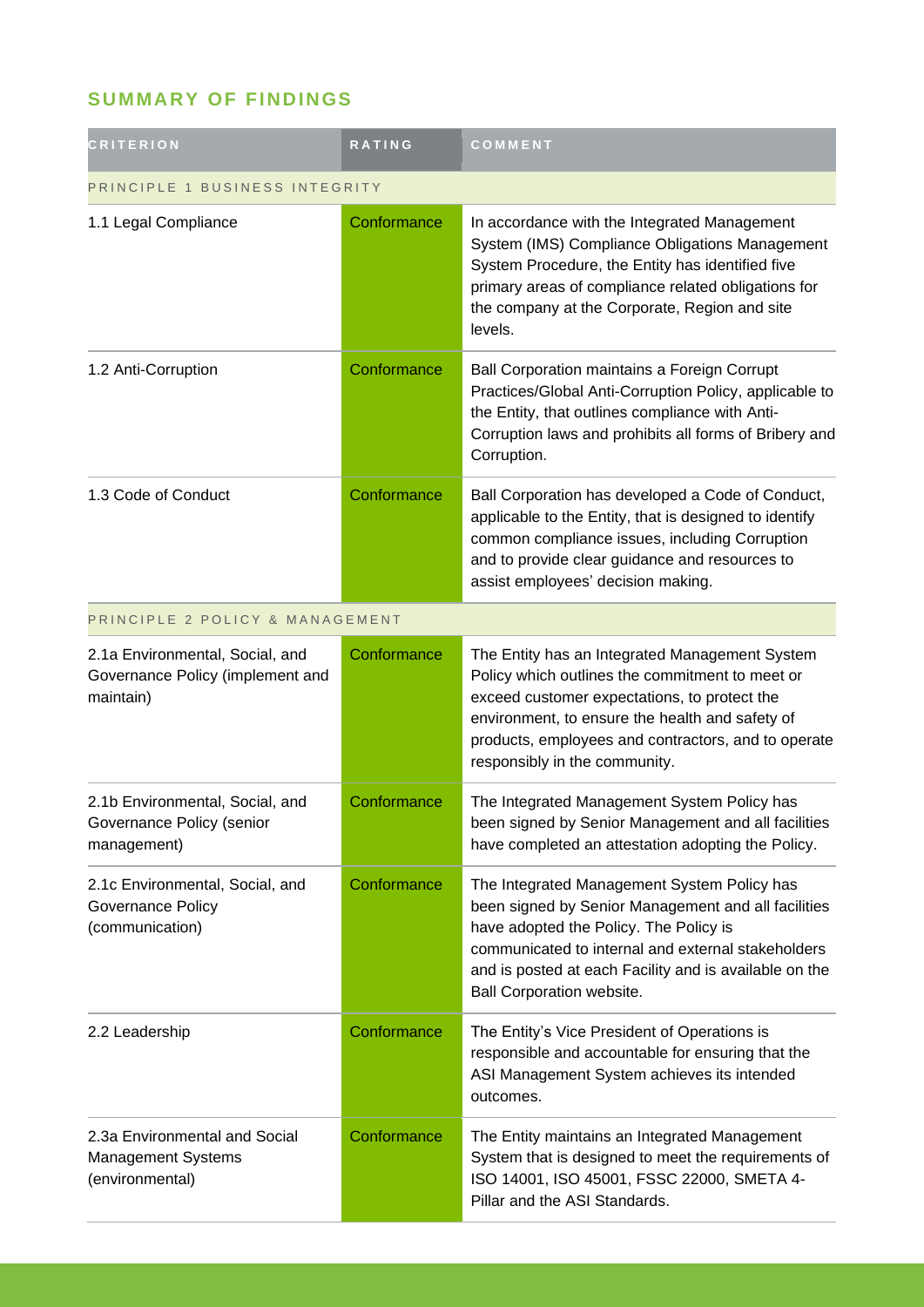| <b>CRITERION</b>                                             | RATING                    | COMMENT                                                                                                                                                                                                                                                                                                                                                                                                                                                                                         |  |
|--------------------------------------------------------------|---------------------------|-------------------------------------------------------------------------------------------------------------------------------------------------------------------------------------------------------------------------------------------------------------------------------------------------------------------------------------------------------------------------------------------------------------------------------------------------------------------------------------------------|--|
| 2.3b Environmental and Social<br>Management Systems (social) | Conformance               | The Entity maintains an Integrated Management<br>System that is designed to meet the requirements of<br>ISO 14001, ISO 45001, FSSC 22000, SMETA 4-<br>Pillar and the ASI Standards.                                                                                                                                                                                                                                                                                                             |  |
| 2.4 Responsible Sourcing                                     | Conformance               | The Entity has established its Supplier Guiding<br>Principles that outline the business conduct<br>standards for all of its suppliers including<br>employment practices, Human Rights, environment,<br>health and safety, antitrust, Bribery and Anti-<br>Corruption.                                                                                                                                                                                                                           |  |
| 2.5 Impact Assessments                                       | Conformance               | As part of the Due Diligence process for new<br>projects or major changes to existing facilities, the<br>Entity consults the local regulating agencies to<br>determine if new or modifications to existing<br>regulatory permits are required.                                                                                                                                                                                                                                                  |  |
| 2.6 Emergency Response Plan                                  | Minor Non-<br>Conformance | Each facility has established an Emergency<br>Contingency Plan utilising a standardized template to<br>identify the potential for and the means to respond to<br>incidents and emergency situations and to prevent<br>and mitigate environmental and occupational health<br>and safety impacts, injuries or illnesses, and property<br>damage.<br>However, the Emergency Response Plans at<br>Queretaro and Monterrey do not include rescue<br>plans for confined space and working at heights. |  |
| 2.7 Mergers and Acquisitions                                 | Conformance               | As part of the Due Diligence process for mergers<br>and acquisitions, the Entity reviews all environmental<br>and social aspects in the planning process. The<br>Entity has established site selection and Due<br>Diligence requirements that are used during each<br>merger, acquisition, including new builds.                                                                                                                                                                                |  |
| 2.8 Closure, Decommissioning and<br><b>Divestment</b>        | Conformance               | As part of the Due Diligence process for plant<br>closures and decommissions, the Entity reviews all<br>environmental and social aspects in the planning<br>process. The Entity has established site selection<br>and Due Diligence requirements that are used during<br>closure, decommissioning and divestment.                                                                                                                                                                               |  |
| PRINCIPLE 3 TRANSPARENCY                                     |                           |                                                                                                                                                                                                                                                                                                                                                                                                                                                                                                 |  |
| 3.1 Sustainability Reporting                                 | Conformance               | Ball Corporation publishes a biannual global<br>Sustainability Report in accordance with the Global<br>Reporting Initiative (GRI) standard and which<br>discloses the Entity's sustainability performance:<br>https://www.ball.com/getattachment/6e281e99-3361-<br>4f4a-a964-ac312986bdf4/Ball-SR20-Web_FINAL.pdf                                                                                                                                                                               |  |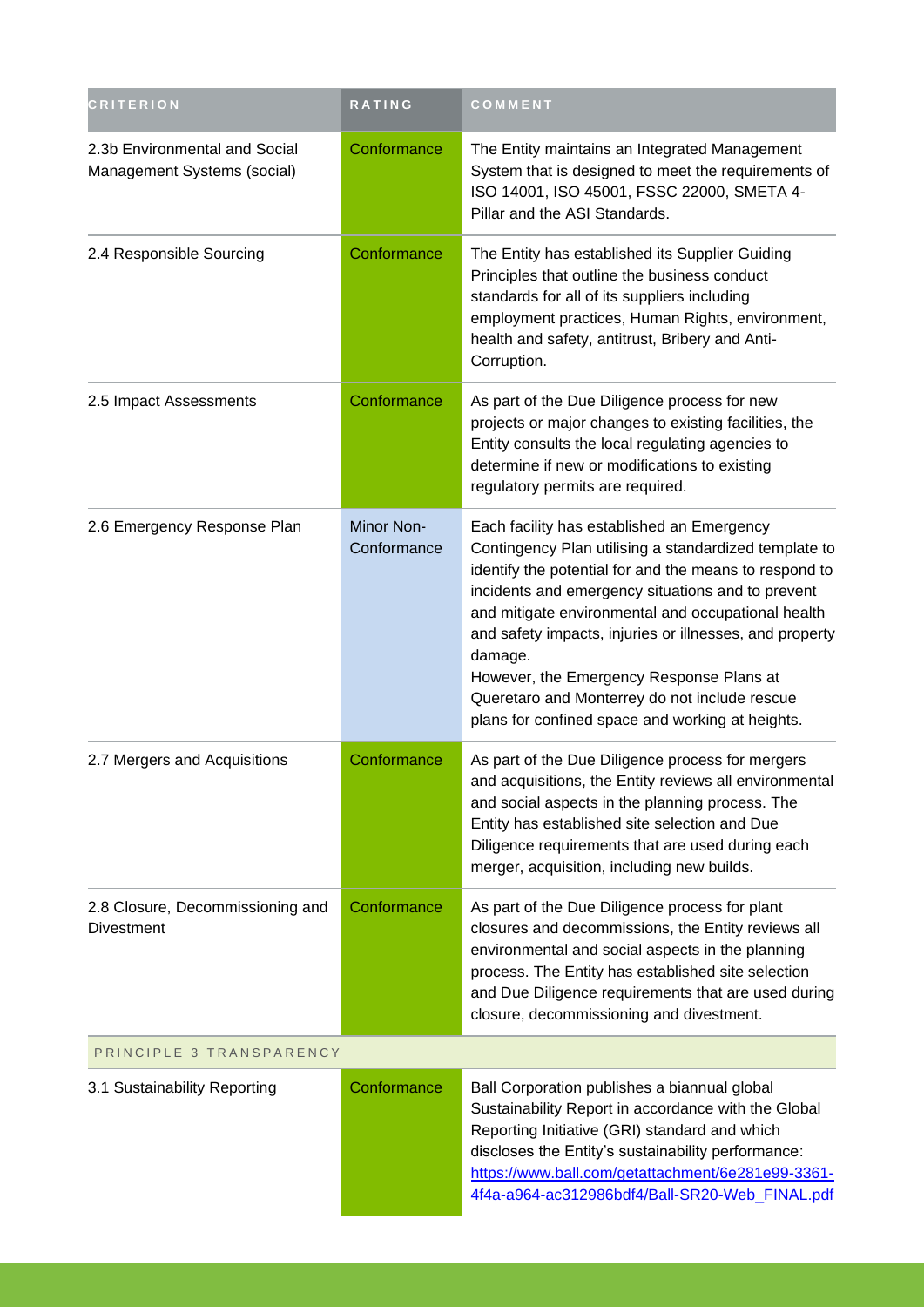| <b>CRITERION</b>                                                          | <b>RATING</b>  | COMMENT                                                                                                                                                                                                                                                                                                                                                                                                                                                                                                                                                                                                                                                                                                        |
|---------------------------------------------------------------------------|----------------|----------------------------------------------------------------------------------------------------------------------------------------------------------------------------------------------------------------------------------------------------------------------------------------------------------------------------------------------------------------------------------------------------------------------------------------------------------------------------------------------------------------------------------------------------------------------------------------------------------------------------------------------------------------------------------------------------------------|
| 3.2 Non-compliance and liabilities                                        | Conformance    | The Entity publicly discloses information on<br>significant fines, judgments, penalties and non-<br>monetary sanctions in the Ball Corporation GRI<br>Content Index report.                                                                                                                                                                                                                                                                                                                                                                                                                                                                                                                                    |
| 3.3a Payments to governments<br>(legal and contractual)                   | Conformance    | The Entity only makes payments to governments<br>on a legal and/or contractual basis in alignment with<br>the Ball Code of Conduct and the Foreign Corrupt<br>Practices/Global Anti-Corruption Policy.                                                                                                                                                                                                                                                                                                                                                                                                                                                                                                         |
| 3.3b Payments to governments<br>(disclosure - bauxite mining)             | Not Applicable | This Criterion is not applicable to the Entity's<br>Certification Scope.                                                                                                                                                                                                                                                                                                                                                                                                                                                                                                                                                                                                                                       |
| 3.4 Stakeholder complaints,<br>grievances and requests for<br>information | Conformance    | The Entity logs customer complaints into a data<br>management system. Product quality, delivery or<br>service issues are investigated and resolved in<br>accordance with the Entity's Corporate Quality<br>Standard Operating Procedure and there is a<br>process for escalating significant complaints.<br>Feedback can be entered into the data management<br>system by customers.<br>Complaints or requests for information from local<br>Community members or local government agencies<br>(including issues of noise, traffic and odour) are<br>usually made directly to the facility and then<br>addressed by Management. The Entity has a<br>communications protocol to escalate significant<br>issues. |
| PRINCIPLE 4 MATERIAL STEWARDSHIP                                          |                |                                                                                                                                                                                                                                                                                                                                                                                                                                                                                                                                                                                                                                                                                                                |
| 4.1a Environmental Life Cycle<br>Assessment (life cycle impacts)          | Conformance    | Ball Corporation has conducted peer-reviewed<br>comparative Life Cycle Assessments (LCA) for its<br>major products where Aluminium is used. The LCA<br>focuses on environmental life cycle impacts of these<br>products and was conducted in accordance with ISO<br>14040 and ISO 14044 to advance consistency and<br>comparability of assessments.                                                                                                                                                                                                                                                                                                                                                            |
| 4.1b Environmental Life Cycle<br>Assessment (cradle to gate)              | Conformance    | Ball Corporation has conducted peer-reviewed<br>comparative Life Cycle Assessments (LCA) for its<br>major products where Aluminium is used. The LCA<br>focuses on environmental life cycle impacts of these<br>products and was conducted in accordance with ISO<br>14040 and ISO 14044 to advance consistency and<br>comparability of assessments.                                                                                                                                                                                                                                                                                                                                                            |
| 4.1c Environmental Life Cycle<br>Assessment (public<br>communication)     | Conformance    | Ball Corporation communicates its Life Cycle<br>Assessments and results on the website and through<br>the global Sustainability Report:<br>https://www.ball.com/sustainability/real-<br>circularity/life-cycle-analysis                                                                                                                                                                                                                                                                                                                                                                                                                                                                                        |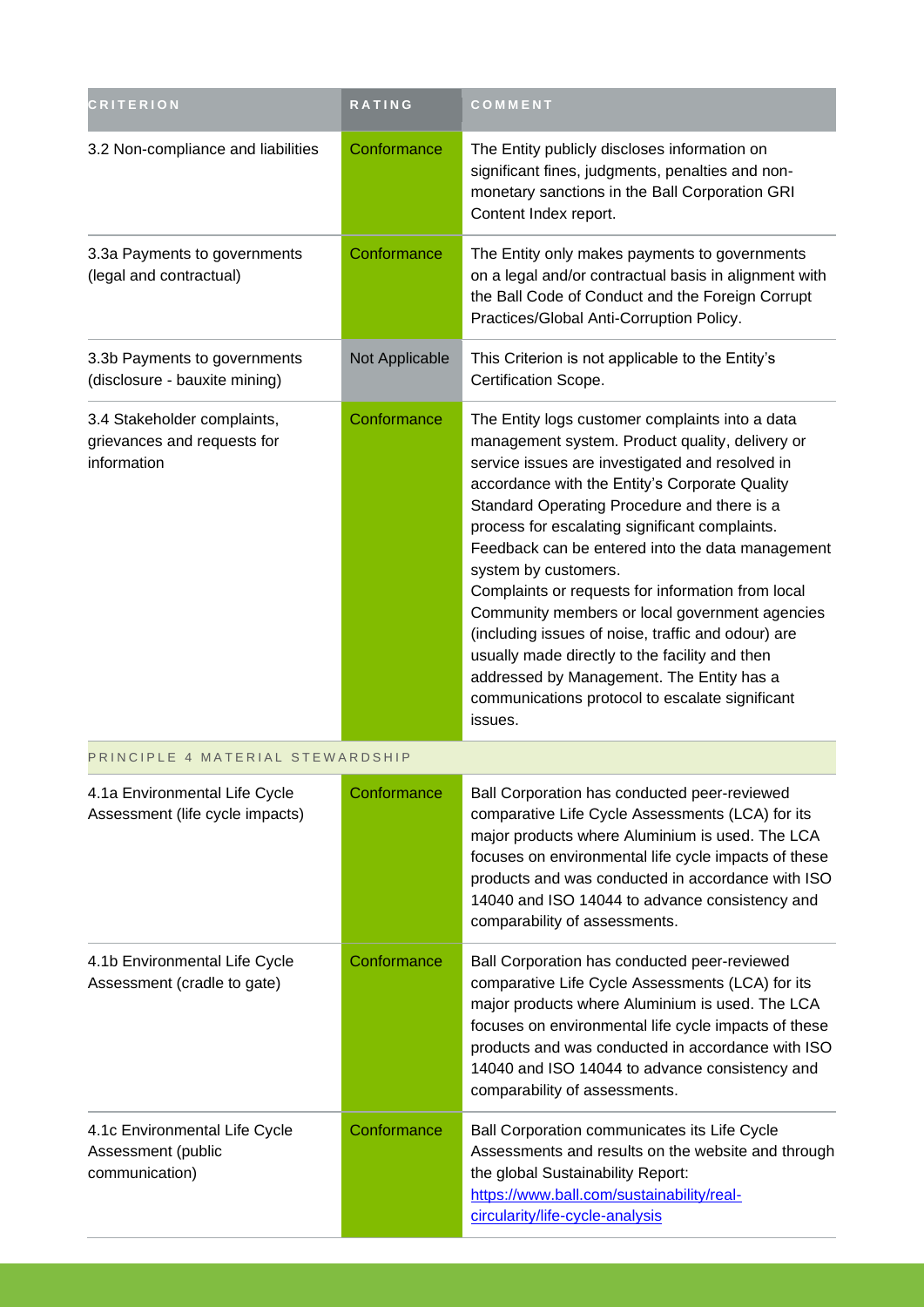| <b>CRITERION</b>                                                            | RATING      | COMMENT                                                                                                                                                                                                                                                                                                                                                                                                                                                                                             |
|-----------------------------------------------------------------------------|-------------|-----------------------------------------------------------------------------------------------------------------------------------------------------------------------------------------------------------------------------------------------------------------------------------------------------------------------------------------------------------------------------------------------------------------------------------------------------------------------------------------------------|
|                                                                             |             | https://www.ball.com/getattachment/6e281e99-3361-<br>4f4a-a964-ac312986bdf4/Ball-SR20-Web_FINAL.pdf                                                                                                                                                                                                                                                                                                                                                                                                 |
| 4.2 Product design                                                          | Conformance | Based on the principles of life cycle analysis, the<br>focus in the design of products relates to the<br>reduction of the weight of cans, which heavily affects<br>carbon footprint, and on redesigning coatings to<br>reduce substances of concern.                                                                                                                                                                                                                                                |
| 4.3a Aluminium Process Scrap<br>(targets)                                   | Conformance | The Entity is committed to reducing spoilage and<br>recycling Aluminium Process Scrap. Each facility has<br>a spoilage target.                                                                                                                                                                                                                                                                                                                                                                      |
| 4.3b Aluminium Process Scrap<br>(alloy separation)                          | Conformance | The Entity is committed to reducing spoilage and<br>recycling Aluminium Process Scrap. Each facility has<br>processes to separate different classes of<br>Aluminium.                                                                                                                                                                                                                                                                                                                                |
| 4.4a Collection and recycling of<br>products at end-of-life (strategy)      | Conformance | The Entity has developed a recycling strategy and is<br>working with various stakeholders to improve<br>collection and recycling of Used Beverage Cans.                                                                                                                                                                                                                                                                                                                                             |
| 4.4b Collection and recycling of<br>products at end-of-life<br>(engagement) | Conformance | The Entity proactively engages in federal, state and<br>local policy solutions to increase collection and the<br>effectiveness of recycling systems (i.e. deposit return<br>schemes) and policies. The Entity engages with<br>customers to increase access to collection and<br>educate on the benefits of recycling and engages<br>with recycling facilities directly. Further detail is<br>available on the website:<br>https://www.ball.com/sustainability/real-circularity                      |
| PRINCIPLE 5 GREENHOUSE GAS EMISSIONS                                        |             |                                                                                                                                                                                                                                                                                                                                                                                                                                                                                                     |
| 5.1 Disclosure of GHG emissions<br>and energy use                           | Conformance | The Entity calculates its greenhouse gas emissions<br>(Scope 1, 2 and 3) and reports these data to Ball<br>Corporation for publication, available at:<br>https://www.ball.com/data-center<br>GHG data are available in the annual submission to<br>the CDP Climate Change program:<br>www.cdp.net                                                                                                                                                                                                   |
| 5.2 GHG emissions reductions                                                | Conformance | Ball Corporation has established GHG reduction<br>targets at a corporate level as a 55% reduction in<br>GHG emissions by the year 2030, which is further<br>aligned at unit or country level. This 1.5°c target<br>has been approved by the Science Based Target<br>Initiative (SBTi).<br>GHG reduction targets are disclosed in the global<br>Sustainability Report and on the website:<br>https://www.ball.com/getattachment/6e281e99-<br>3361-4f4a-a964-ac312986bdf4/Ball-SR20-<br>Web_FINAL.pdf |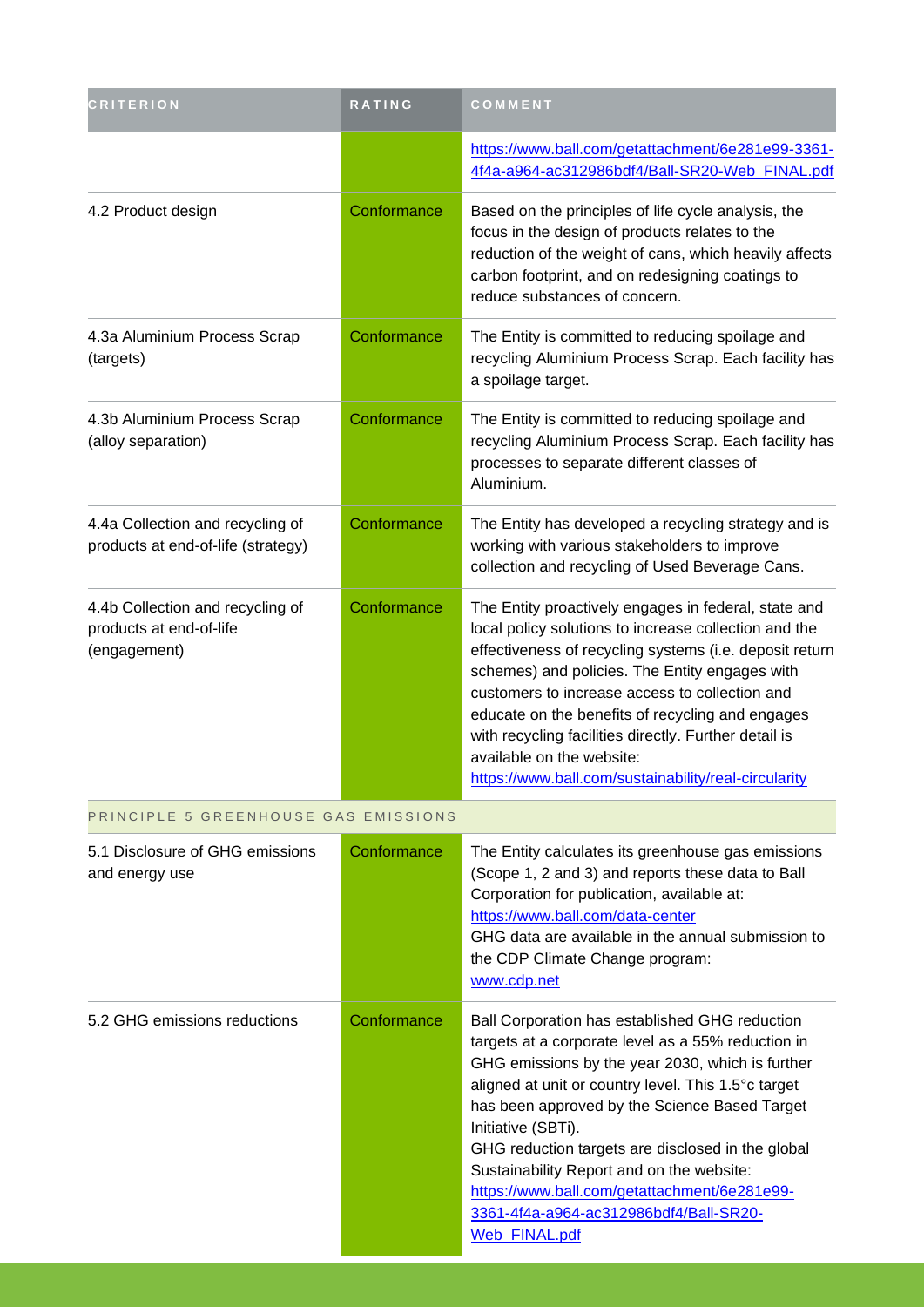| <b>CRITERION</b>                                                        | RATING         | COMMENT                                                                                                                                                                                                                                                                                                                                                                 |
|-------------------------------------------------------------------------|----------------|-------------------------------------------------------------------------------------------------------------------------------------------------------------------------------------------------------------------------------------------------------------------------------------------------------------------------------------------------------------------------|
|                                                                         |                | https://www.ball.com/sustainability/goals                                                                                                                                                                                                                                                                                                                               |
| 5.3a Aluminium Smelting<br>(management system)                          | Not Applicable | This Criterion is not applicable to the Entity's<br>Certification Scope.                                                                                                                                                                                                                                                                                                |
| 5.3b Aluminium Smelting (up to<br>and including 2020)                   | Not Applicable | This Criterion is not applicable to the Entity's<br>Certification Scope.                                                                                                                                                                                                                                                                                                |
| 5.3c Aluminium Smelting (after<br>2020)                                 | Not Applicable | This Criterion is not applicable to the Entity's<br>Certification Scope.                                                                                                                                                                                                                                                                                                |
| PRINCIPLE 6 EMISSIONS, EFFLUENTS AND WASTE                              |                |                                                                                                                                                                                                                                                                                                                                                                         |
| 6.1 Emissions to Air                                                    | Conformance    | The Entity is regulated and each facility has a site-<br>specific permit with emission limits. Each facility<br>tracks and reports Emissions to Air and emission<br>calculations are completed at least monthly.                                                                                                                                                        |
| 6.2 Discharges to Water                                                 | Conformance    | The Entity is regulated for each facility has a site-<br>specific permit with discharge limits. Pre-treatment<br>of industrial wastewater prior to discharge to the<br>local government or privately owned treatment<br>facilities is required.                                                                                                                         |
| 6.3a Assessment and Management<br>of Spills and Leakage<br>(assessment) | Conformance    | The Entity has developed and implemented an<br>Emergency Contingency Plan (ECP) which includes<br>requirements for the assessment and management<br>of Spills. Each location has a site-specific plan that<br>outlines effective responses, including control and<br>recovery, for a range of potential emergency events<br>including Spills and Leakage.               |
| 6.3b Assessment and Management<br>of Spills and Leakage<br>(management) | Conformance    | The Entity has developed and implemented an<br>Emergency Contingency Plan (ECP) which includes<br>requirements for the assessment and management<br>of Spills. Each location has a site-specific plan that<br>outlines effective responses, including control and<br>recovery, for a range of potential emergency events<br>including Spills and Leakage.               |
| 6.4a Reporting of Spills (immediate<br>disclosure)                      | Conformance    | The Entity has developed and implemented an<br>Emergency Contingency Plan (ECP) which includes<br>requirements for responding to and disclosing<br>Spills.                                                                                                                                                                                                              |
| 6.4b Reporting of Spills (regular<br>reporting)                         | Conformance    | The Entity has developed and implemented an<br>Emergency Contingency Plan (ECP) which includes<br>requirements for responding to and disclosing<br>Spills. The Entity discloses information on major<br>Spills within the Sustainability Report as required:<br>https://www.ball.com/getattachment/6e281e99-<br>3361-4f4a-a964-ac312986bdf4/Ball-SR20-<br>Web_FINAL.pdf |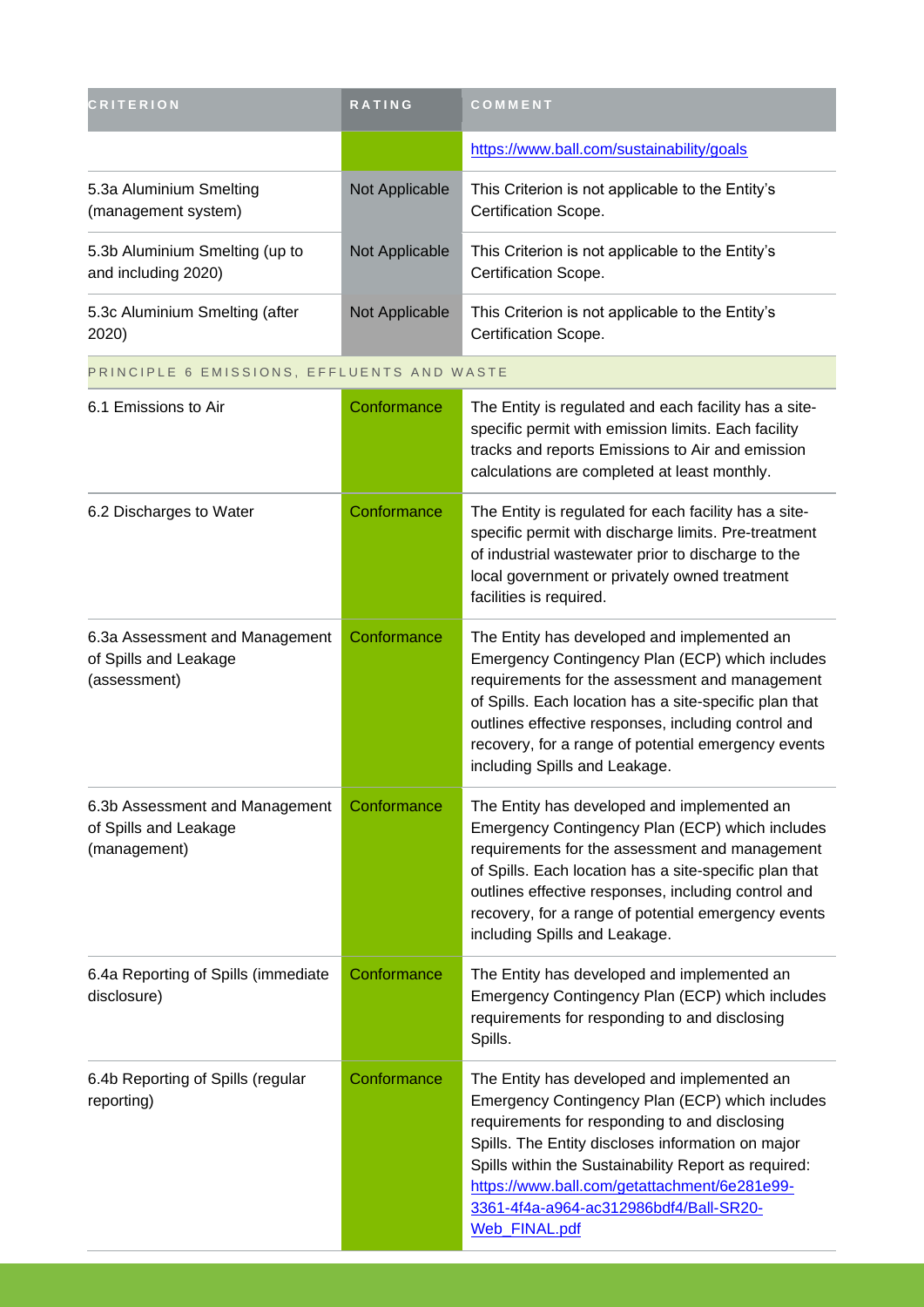| <b>CRITERION</b>                                                 | <b>RATING</b>  | COMMENT                                                                                                                                                                                                                                                                                                                                                                                                                                                                         |
|------------------------------------------------------------------|----------------|---------------------------------------------------------------------------------------------------------------------------------------------------------------------------------------------------------------------------------------------------------------------------------------------------------------------------------------------------------------------------------------------------------------------------------------------------------------------------------|
| 6.5a Waste management and<br>reporting (strategy)                | Conformance    | The Entity has a waste management and reporting<br>strategy with goals specific to the reduction of<br>waste. Waste generation is tracked at each facility<br>and reported monthly. Each facility has an EPA<br>Identification Number (or country specific) and is<br>required to track the amount of Hazardous Waste<br>generated each month.                                                                                                                                  |
| 6.5b Waste management and<br>reporting (disclosure)              | Conformance    | The Entity has a waste management and reporting<br>strategy and has established Key Performance<br>Indicators (KPI's) to track the quantity of waste<br>generated which is reported as part of the<br>Sustainability Scorecard and published monthly.<br>Ball Corporation reports its total waste by disposal<br>method as part of its global Sustainability Report:<br>https://www.ball.com/getattachment/6e281e99-<br>3361-4f4a-a964-ac312986bdf4/Ball-SR20-<br>Web_FINAL.pdf |
| 6.6a Bauxite Residue (storage<br>construction)                   | Not Applicable | This Criterion is not applicable to the Entity's<br>Certification Scope.                                                                                                                                                                                                                                                                                                                                                                                                        |
| 6.6b Bauxite Residue (integrity<br>checks and controls)          | Not Applicable | This Criterion is not applicable to the Entity's<br>Certification Scope.                                                                                                                                                                                                                                                                                                                                                                                                        |
| 6.6c Bauxite Residue (water<br>discharge)                        | Not Applicable | This Criterion is not applicable to the Entity's<br>Certification Scope.                                                                                                                                                                                                                                                                                                                                                                                                        |
| 6.6d Bauxite Residue (marine and<br>aquatic environments)        | Not Applicable | This Criterion is not applicable to the Entity's<br>Certification Scope.                                                                                                                                                                                                                                                                                                                                                                                                        |
| 6.6e Bauxite Residue (state of the<br>art technologies)          | Not Applicable | This Criterion is not applicable to the Entity's<br>Certification Scope.                                                                                                                                                                                                                                                                                                                                                                                                        |
| 6.6f Bauxite Residue (remediation)                               | Not Applicable | This Criterion is not applicable to the Entity's<br>Certification Scope.                                                                                                                                                                                                                                                                                                                                                                                                        |
| 6.7a Spent Pot Lining (SPL)<br>(storage and management)          | Not Applicable | This Criterion is not applicable to the Entity's<br>Certification Scope.                                                                                                                                                                                                                                                                                                                                                                                                        |
| 6.7b Spent Pot Lining (SPL)<br>(recovery and recycling)          | Not Applicable | This Criterion is not applicable to the Entity's<br>Certification Scope.                                                                                                                                                                                                                                                                                                                                                                                                        |
| 6.7c Spent Pot Lining (SPL)<br>(Untreated SPL)                   | Not Applicable | This Criterion is not applicable to the Entity's<br>Certification Scope.                                                                                                                                                                                                                                                                                                                                                                                                        |
| 6.7d Spent Pot Lining (SPL)<br>(review of alternatives)          | Not Applicable | This Criterion is not applicable to the Entity's<br>Certification Scope.                                                                                                                                                                                                                                                                                                                                                                                                        |
| 6.7e Spent Pot Lining (SPL)<br>(marine and aquatic environments) | Not Applicable | This Criterion is not applicable to the Entity's<br>Certification Scope.                                                                                                                                                                                                                                                                                                                                                                                                        |
| 6.8a Dross (recovery)                                            | Not Applicable | This Criterion is not applicable to the Entity's<br>Certification Scope.                                                                                                                                                                                                                                                                                                                                                                                                        |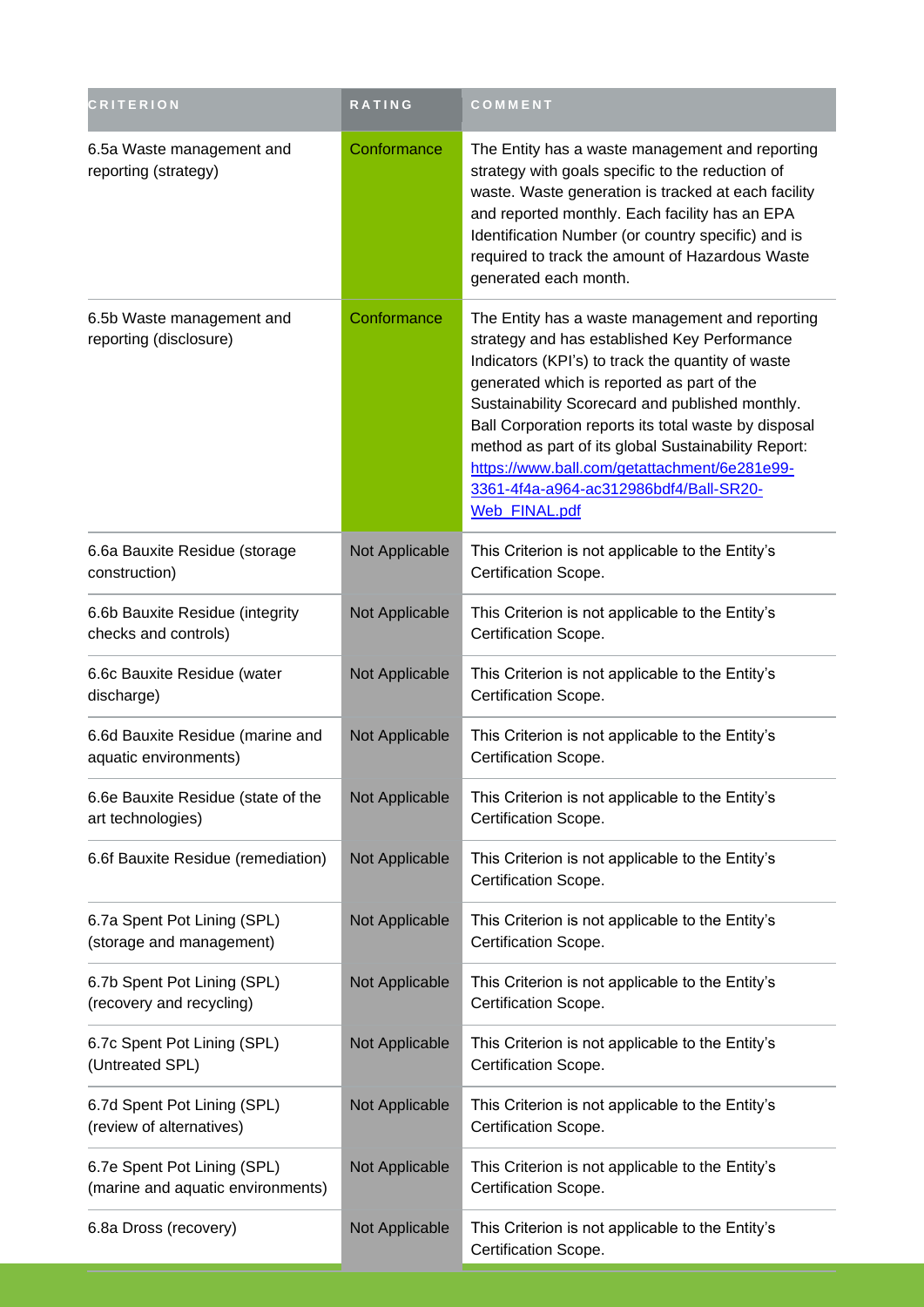| <b>CRITERION</b>                                            | <b>RATING</b>  | COMMENT                                                                                                                                                                                                                                                                                |
|-------------------------------------------------------------|----------------|----------------------------------------------------------------------------------------------------------------------------------------------------------------------------------------------------------------------------------------------------------------------------------------|
| 6.8b Dross (recycling)                                      | Not Applicable | This Criterion is not applicable to the Entity's<br>Certification Scope.                                                                                                                                                                                                               |
| 6.8c Dross (review of alternatives)                         | Not Applicable | This Criterion is not applicable to the Entity's<br>Certification Scope.                                                                                                                                                                                                               |
| PRINCIPLE 7 WATER STEWARDSHIP                               |                |                                                                                                                                                                                                                                                                                        |
| 7.1a Water assessment (mapping)                             | Conformance    | The Entity withdraws water from a variety of<br>sources for use in the manufacturing process.<br>Water withdrawals are measured at least monthly<br>via meter readings and tracking utility bills.                                                                                     |
| 7.1b Water assessment (risk<br>assessment)                  | Conformance    | The Entity utilizes the World Resources Institute<br>(WRI) Aqueduct risk analysis tool to determine<br>water-related risks and determined that 13% of<br>facilities are in medium-high risk locations and the<br>same number in high risk areas.                                       |
| 7.2a Water management<br>(management plans)                 | Conformance    | The Entity's management team analyses and<br>evaluates appropriate data and information arising<br>from monitoring and measurement of water usage<br>and have established clear and ambitious water<br>use reduction goals for 2030, available at:<br>https://www.ball.com/data-center |
| 7.2b Water management<br>(monitoring)                       | Conformance    | Water withdrawals are regularly measured and<br>monitored. Water consumption is a Key<br>Performance Indicator (KPI) with data available at:<br>https://www.ball.com/data-center<br>The effectiveness of the water management plans<br>and actions is reviewed at least annually.      |
| 7.3 Disclosure of water usage and<br>risks                  | Conformance    | Ball Corporation discloses water usage in the<br>Sustainability Report and on the website:<br>https://www.ball.com/getattachment/6e281e99-<br>3361-4f4a-a964-ac312986bdf4/Ball-SR20-<br>Web_FINAL.pdf<br>https://www.ball.com/data-center                                              |
| PRINCIPLE 8 BIODIVERSITY                                    |                |                                                                                                                                                                                                                                                                                        |
| 8.1 Biodiversity assessment                                 | Conformance    | The Entity undertook an internal biodiversity<br>assessment at several facilities using the Integrated<br>Biodiversity Assessment Tool (IBAT).<br>The Entity has developed an internal biodiversity<br>checklist which is completed annually.                                          |
| 8.2a Biodiversity management<br>(biodiversity action plans) | Conformance    | The Entity has developed an internal biodiversity<br>checklist which is completed annually. Categories<br>identified as high-risk in the checklist require the<br>facility to develop and implement a Biodiversity<br>Action Plan.                                                     |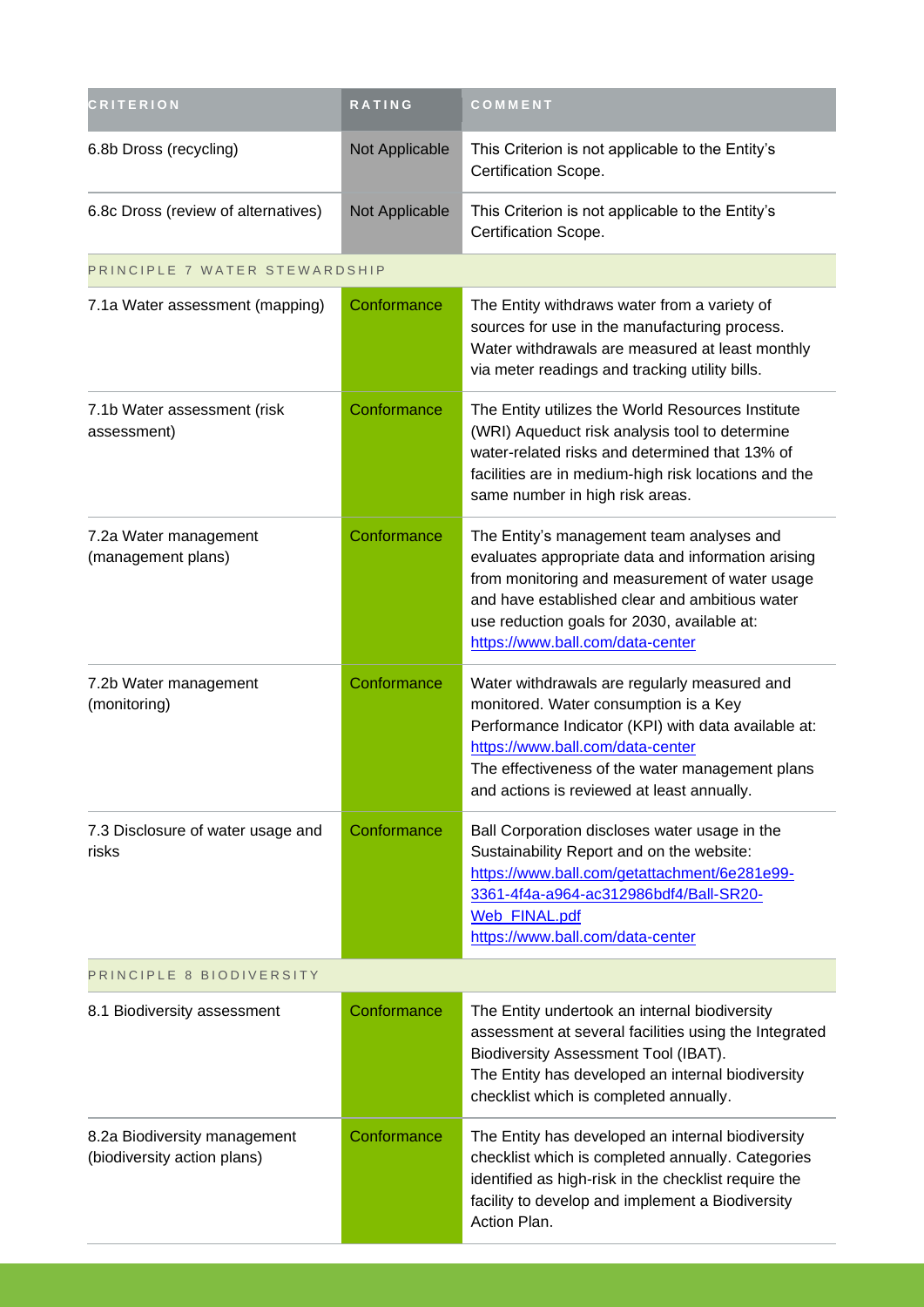| <b>CRITERION</b>                                                                          | RATING         | COMMENT                                                                                                                                                                                                                                                                                                                                                                                                                                                                                                                       |
|-------------------------------------------------------------------------------------------|----------------|-------------------------------------------------------------------------------------------------------------------------------------------------------------------------------------------------------------------------------------------------------------------------------------------------------------------------------------------------------------------------------------------------------------------------------------------------------------------------------------------------------------------------------|
| 8.2b Biodiversity management<br>(consultation and mitigation<br>hierarchy)                | Conformance    | The Entity has developed an internal biodiversity<br>checklist which is completed annually. Categories<br>identified as high-risk in the checklist require the<br>facility to develop and implement a Biodiversity<br>Action Plan which includes appropriate time-bound<br>targets which are tracked as part of the monthly<br>EHS Scorecard review.                                                                                                                                                                          |
| 8.2c Biodiversity management<br>(reporting)                                               | Conformance    | The Entity has developed an internal biodiversity<br>checklist which is completed annually. Categories<br>identified as high-risk in the checklist require the<br>facility to develop and implement a Biodiversity<br>Action Plan which includes appropriate time-bound<br>targets which are tracked as part of the monthly<br><b>EHS Scorecard review.</b><br>Biodiversity is addressed in various reports<br>provided on the Ball website at:<br>https://www.ball.com/sustainability/sustainability-<br>reporting/downloads |
| 8.3 Alien Species                                                                         | Conformance    | The Entity has developed a Biodiversity Checklist<br>which is used to evaluate the risk of Alien Species.<br>Identified risks are added to each facility's annual<br>aspects and impacts assessment.                                                                                                                                                                                                                                                                                                                          |
| 8.4a Commitment to "No Go" in<br>World Heritage properties<br>(exploration and new mines) | Not Applicable | This Criterion is not applicable to the Entity's<br>Certification Scope.                                                                                                                                                                                                                                                                                                                                                                                                                                                      |
| 8.4b Commitment to "No Go" in<br>World Heritage properties (existing<br>operations)       | Not Applicable | This Criterion is not applicable to the Entity's<br><b>Certification Scope</b>                                                                                                                                                                                                                                                                                                                                                                                                                                                |
| 8.5a Mine rehabilitation (best<br>available techniques)                                   | Not Applicable | This Criterion is not applicable to the Entity's<br>Certification Scope.                                                                                                                                                                                                                                                                                                                                                                                                                                                      |
| 8.5b Mine rehabilitation (financial<br>provisions)                                        | Not Applicable | This Criterion is not applicable to the Entity's<br>Certification Scope.                                                                                                                                                                                                                                                                                                                                                                                                                                                      |
| PRINCIPLE 9 HUMAN RIGHTS                                                                  |                |                                                                                                                                                                                                                                                                                                                                                                                                                                                                                                                               |
| 9.1a Human Rights Due Diligence<br>(policy)                                               | Conformance    | The Entity has established a Human Rights Policy<br>and a Human Trafficking Statement to support the<br>commitment to treating people with dignity and<br>respect, available at:<br>https://www.ball.com/sustainability/sustainability-<br>reporting/downloads                                                                                                                                                                                                                                                                |
| 9.1b Human Rights Due Diligence<br>(process)                                              | Conformance    | The Entity has established a Human Rights Due<br>Diligence process including Human Rights Policy,<br>Business Ethics Code of Conduct, Supplier Code of<br>Conduct and Modern Slavery Statement and seeks<br>to avoid direct and indirect involvement in Human<br>Rights abuses.                                                                                                                                                                                                                                               |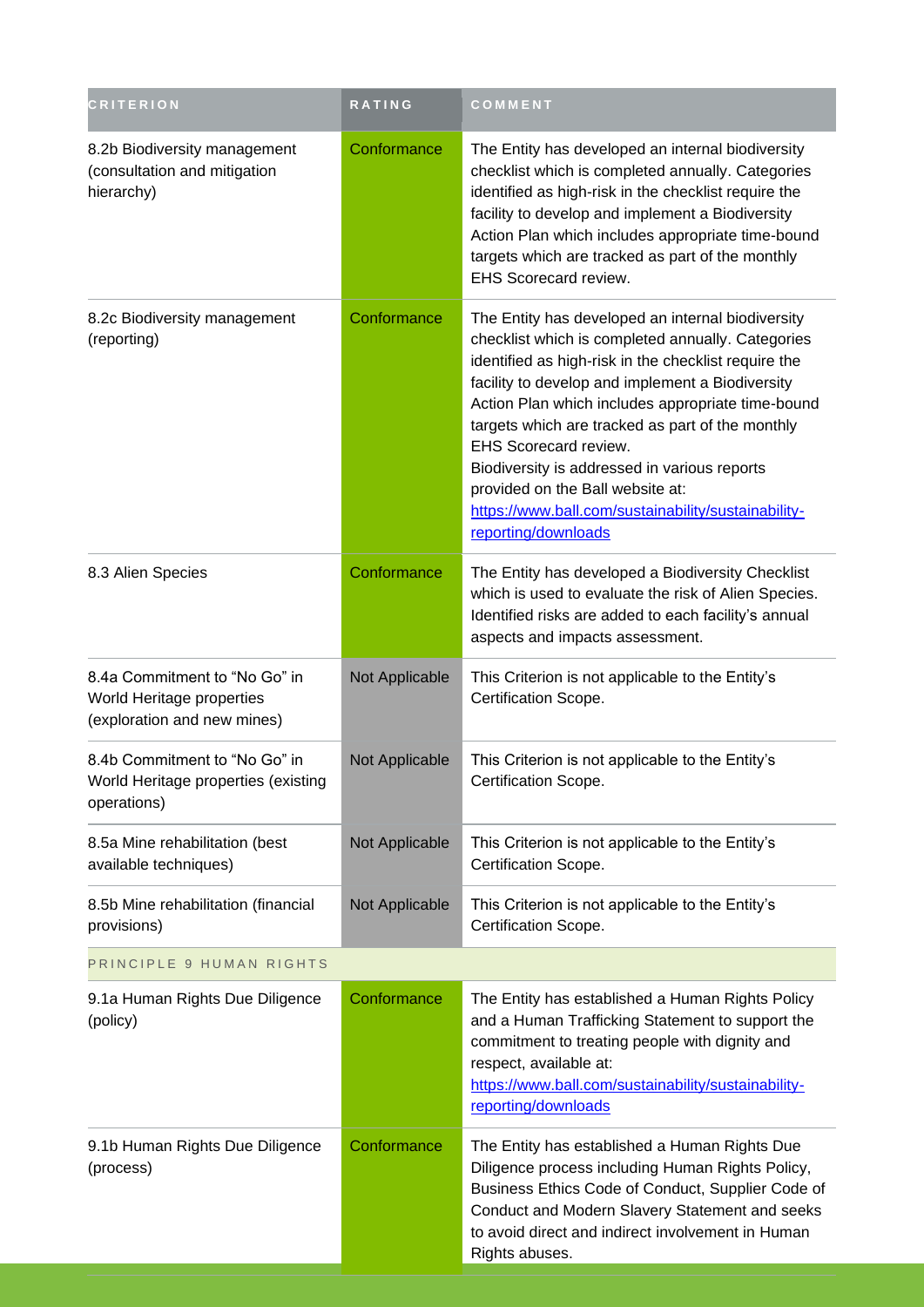| <b>CRITERION</b>                                 | <b>RATING</b>  | COMMENT                                                                                                                                                                                                                                                                                                                                                                                                                                                                                                                                                                                                                        |
|--------------------------------------------------|----------------|--------------------------------------------------------------------------------------------------------------------------------------------------------------------------------------------------------------------------------------------------------------------------------------------------------------------------------------------------------------------------------------------------------------------------------------------------------------------------------------------------------------------------------------------------------------------------------------------------------------------------------|
|                                                  |                | The Entity undertakes a SMETA 4-Pillar audit every<br>three years, covering the areas of Labour Rights,<br>Freedom of Association, Child Labour, working<br>hours, Migrant Workers and Health and Safety.                                                                                                                                                                                                                                                                                                                                                                                                                      |
| 9.1c Human Rights Due Diligence<br>(remediation) | Conformance    | The Entity is committed to the implementation and<br>fulfillment of Human Rights and has policies and<br>procedures in place to handle situations that require<br>remediation. Suppliers are expected to demonstrate<br>compliance with the Supplier Guiding Principles<br>and corrective action is pursued as necessary.<br>Remediation in the case of Human Rights violations<br>is included in Ball Corporation's Human Rights<br>Policy and related policies. The Entity has<br>implemented a policy and procedure for employees<br>to report discrimination, harassment or retaliation to<br>an anonymous ethics hotline. |
| 9.2 Women's Rights                               | Conformance    | Women's rights are integrated in Ball Corporation's<br>policies on Human Rights, Business Ethics Code of<br>Conduct, Respect in the Workplace and Prohibition<br>of Discrimination.<br>The Entity has an internal Women's Network<br>(BRG), holds bi-monthly educational events and<br>has a focus on developing women in leadership<br>roles.                                                                                                                                                                                                                                                                                 |
| 9.3 Indigenous Peoples                           | Not Applicable | This Criterion is not applicable as the Entity is not<br>located on or near lands, territories or resources of<br>Indigenous People.                                                                                                                                                                                                                                                                                                                                                                                                                                                                                           |
| 9.4 Free, Prior, and Informed<br>Consent (FPIC)  | Not Applicable | This Criterion is not applicable as the Entity is not<br>located on or near lands, territories or resources of<br>Indigenous People.                                                                                                                                                                                                                                                                                                                                                                                                                                                                                           |
| 9.5 Cultural and sacred heritage                 | Not Applicable | This Criterion is not applicable as the Entity is not<br>located on cultural or sacred heritage sites. The<br>Entity's Due Diligence process for new projects<br>avoids locations where cultural or sacred heritage<br>sites may be impacted.                                                                                                                                                                                                                                                                                                                                                                                  |
| 9.6a Resettlements (avoid or<br>minimise)        | Not Applicable | This Criterion is not applicable as no Resettlements<br>have been considered or taken place during since<br>the Entity was established or since joining ASI.                                                                                                                                                                                                                                                                                                                                                                                                                                                                   |
| 9.6b Resettlements (where<br>unavoidable)        | Not Applicable | This Criterion is not applicable as no Resettlements<br>have been considered or taken place during since<br>the Entity was established or since joining ASI.                                                                                                                                                                                                                                                                                                                                                                                                                                                                   |
| 9.7a Local Communities (rights and<br>interests) | Conformance    | The Entity respects the rights and interests of local<br>Communities and has developed an inclusive and<br>open dialogue with these Communities.                                                                                                                                                                                                                                                                                                                                                                                                                                                                               |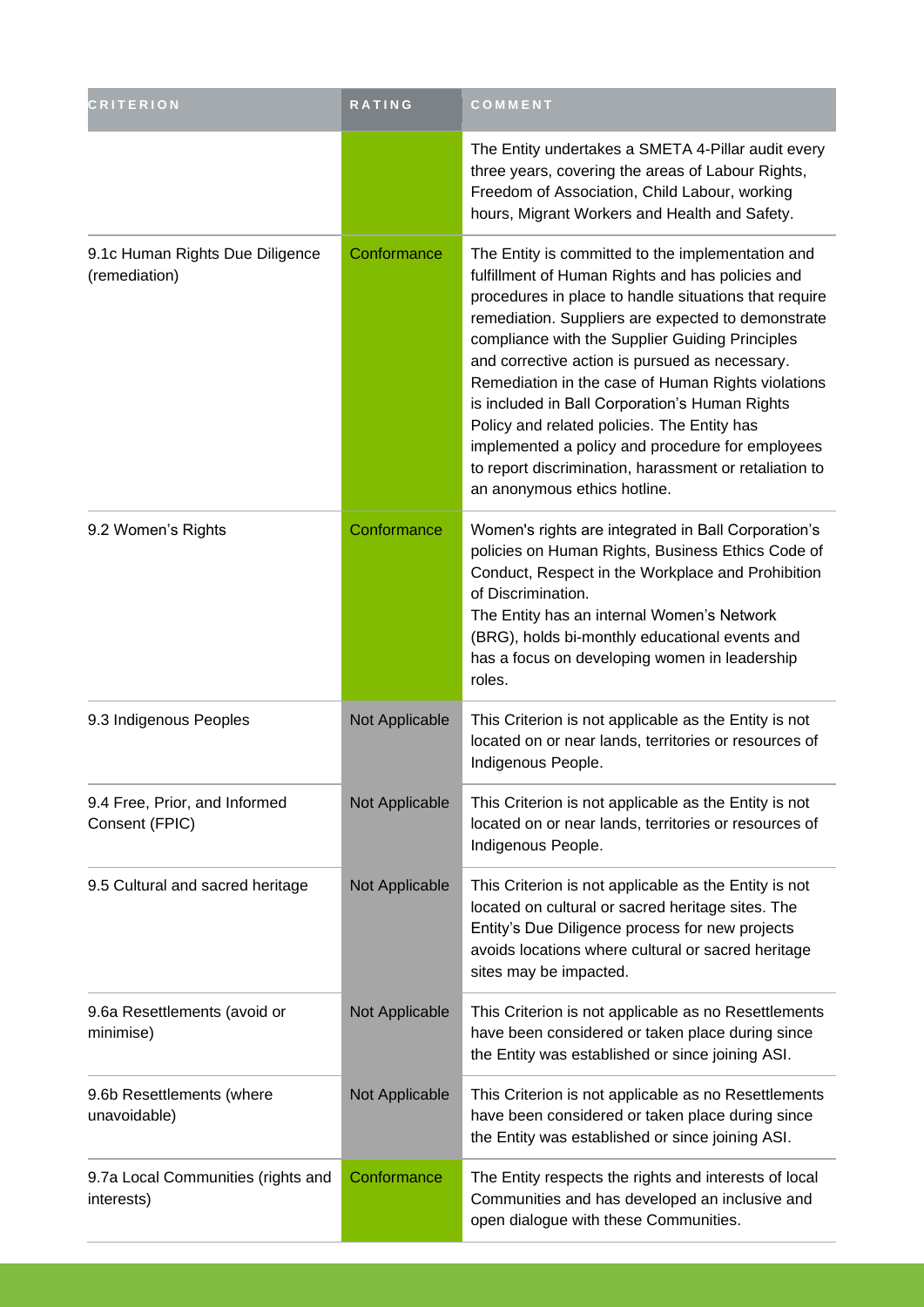| <b>CRITERION</b>                                                                                      | <b>RATING</b>  | COMMENT                                                                                                                                                                                                                                                                                              |
|-------------------------------------------------------------------------------------------------------|----------------|------------------------------------------------------------------------------------------------------------------------------------------------------------------------------------------------------------------------------------------------------------------------------------------------------|
| 9.7b Local Communities (impacts)                                                                      | Conformance    | The Entity engages with local Communities when<br>new or changes to existing permits are required.                                                                                                                                                                                                   |
| 9.7c Local Communities<br>(livelihoods)                                                               | Conformance    | The Entity engages with local Communities when<br>new or changes to existing permits are required.<br>The Entity implements community outreach<br>programs such as community grants, disaster relief<br>support and COVID-19 funding to positively impact<br>livelihoods within the local Community. |
| 9.8 Conflict-Affected and High-Risk<br>Areas                                                          | Not Applicable | This Criterion is not applicable as the Entity<br>implements the Ball Supplier Guiding Principles and<br>does not source material from Conflicted-Affected<br>and High-Risk Areas.                                                                                                                   |
| 9.9 Security practice                                                                                 | Conformance    | The Entity's Human Rights Policy stipulates<br>adopting proportionate security arrangements. The<br>Entity ensures that the provision of security is<br>consistent with local laws and relevant international<br>standards and guidelines.                                                           |
| PRINCIPLE 10 LABOUR RIGHTS                                                                            |                |                                                                                                                                                                                                                                                                                                      |
| 10.1a Freedom of Association and<br><b>Right to Collective Bargaining</b><br>(freedom of association) | Conformance    | The Entity has developed a Human Rights Policy<br>which addresses a commitment to respect Freedom<br>of Association in line with national and international<br>laws.                                                                                                                                 |
| 10.1b Freedom of Association and<br><b>Right to Collective Bargaining</b><br>(collective bargaining)  | Conformance    | The Entity has developed a Human Rights Policy<br>which addresses a commitment to respect the right<br>to Collective Bargaining in line with national and<br>international laws.                                                                                                                     |
| 10.1c Freedom of Association and<br><b>Right to Collective Bargaining</b><br>(alternative means)      | Conformance    | The Entity has developed a Human Rights Policy<br>which addresses a commitment to respect the right<br>to Collective Bargaining in line with national and<br>international laws.                                                                                                                     |
| 10.2a Child Labour (minimum age)                                                                      | Conformance    | The Entity has a Child Labour Policy and does not<br>employ individuals under the age of 18.                                                                                                                                                                                                         |
| 10.2b Child Labour (hazardous)                                                                        | Conformance    | The Entity has a zero tolerance policy on Child<br>Labour. The Child Labour Policy has been<br>developed which neither uses nor supports the use<br>of Child Labour in hazardous work areas.                                                                                                         |
| 10.2c Child Labour (worst forms)                                                                      | Conformance    | The Entity has a zero tolerance policy on Child<br>Labour. The Child Labour Policy has been<br>developed which neither uses nor supports the use<br>of Worst Form of Child Labour.                                                                                                                   |
| 10.3a Forced Labour (human<br>trafficking)                                                            | Conformance    | The Entity has a zero-tolerance policy on the use of<br>Forced Labour or for Human Trafficking practices                                                                                                                                                                                             |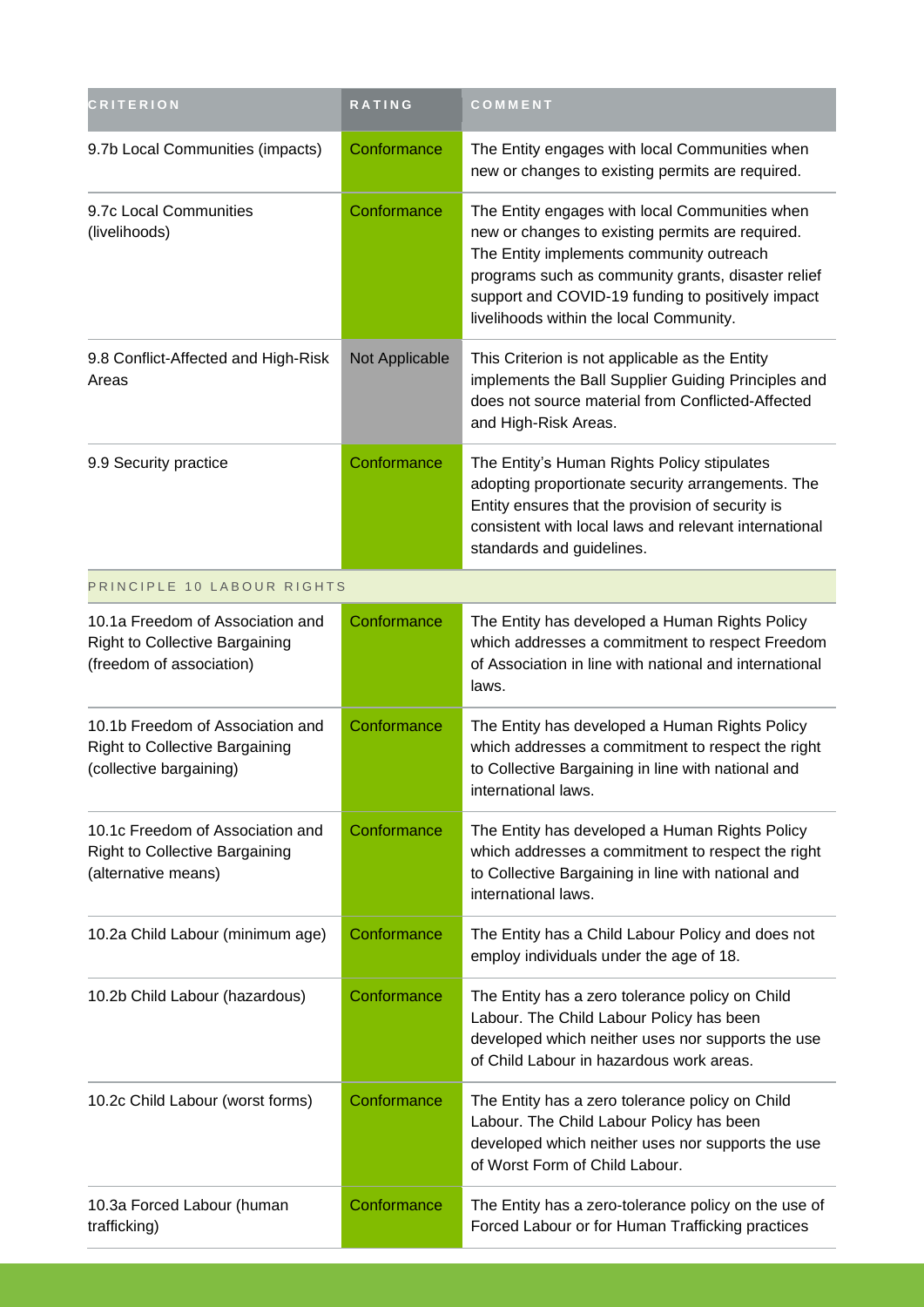| <b>CRITERION</b>                                                                | RATING      | COMMENT                                                                                                                                                                                                                                                                                                           |
|---------------------------------------------------------------------------------|-------------|-------------------------------------------------------------------------------------------------------------------------------------------------------------------------------------------------------------------------------------------------------------------------------------------------------------------|
|                                                                                 |             | and has the same expectation of businesses in the<br>supply chain.                                                                                                                                                                                                                                                |
| 10.3b Forced Labour (deposits,<br>fees, advances)                               | Conformance | The Entity has a zero-tolerance policy on the use of<br>Forced Labour. The Entity neither engages in nor<br>supports the use of Forced Labour nor demands<br>any deposits from its employees.                                                                                                                     |
| 10.3c Forced Labour (migrant<br>workers)                                        | Conformance | The Entity has a zero-tolerance policy on the use of<br>Forced Labour. The Entity neither engages in nor<br>supports the use of Forced Labour or uses Migrant<br>Workers.                                                                                                                                         |
| 10.3d Forced Labour (debt<br>bondage)                                           | Conformance | The Entity has a zero tolerance policy on the use of<br>Forced Labour. The Entity neither engages in nor<br>supports the use of Forced Labour and does not<br>practice Debt Bondage through advance payment.                                                                                                      |
| 10.3e Forced Labour (freedom of<br>movement)                                    | Conformance | The Entity has a zero tolerance policy on the use of<br>Forced Labour. The Entity neither engages in nor<br>supports the use of Forced Labour and does not<br>restrict freedom of movement of Workers inside<br>work areas.                                                                                       |
| 10.3f Forced Labour (retention of<br>identity papers, permits,<br>certificates) | Conformance | The Entity has a zero tolerance policy on the use of<br>Forced Labour. The Entity neither engages in nor<br>supports the use of Forced Labour and does not<br>retain employees' original education, training or<br>identity certificates.                                                                         |
| 10.3g Forced Labour (freedom to<br>terminate employment)                        | Conformance | The Entity has a zero tolerance policy on the use of<br>Forced Labour. The Entity neither engages in nor<br>supports the use of Forced Labour and allow its<br>employees to terminate their contract with<br>reasonable length of notice as per mutually agreed<br>employment contract.                           |
| 10.4 Non-Discrimination                                                         | Conformance | The Entity does not tolerate Discrimination in the<br>workplace and has a Discrimination, Harassment<br>and Retaliation Policy. An ethics compliance hotline<br>is available for anonymous reporting.                                                                                                             |
| 10.5 Communication and<br>engagement                                            | Conformance | The Entity supports open communication through<br>the Communication Plan, ethics hotline, and the<br>Prohibition of Discrimination, Harassment, and<br>Retaliation Policy.                                                                                                                                        |
| 10.6 Disciplinary practices                                                     | Conformance | The Entity neither engages in nor tolerates the use<br>of corporal punishment, mental or physical<br>coercion, harassment, and gender-based violence<br>including sexual harassment, or verbal abuse of<br>Workers. The Entity's policies, including Prohibition<br>of Discrimination, Harassment and Retaliation |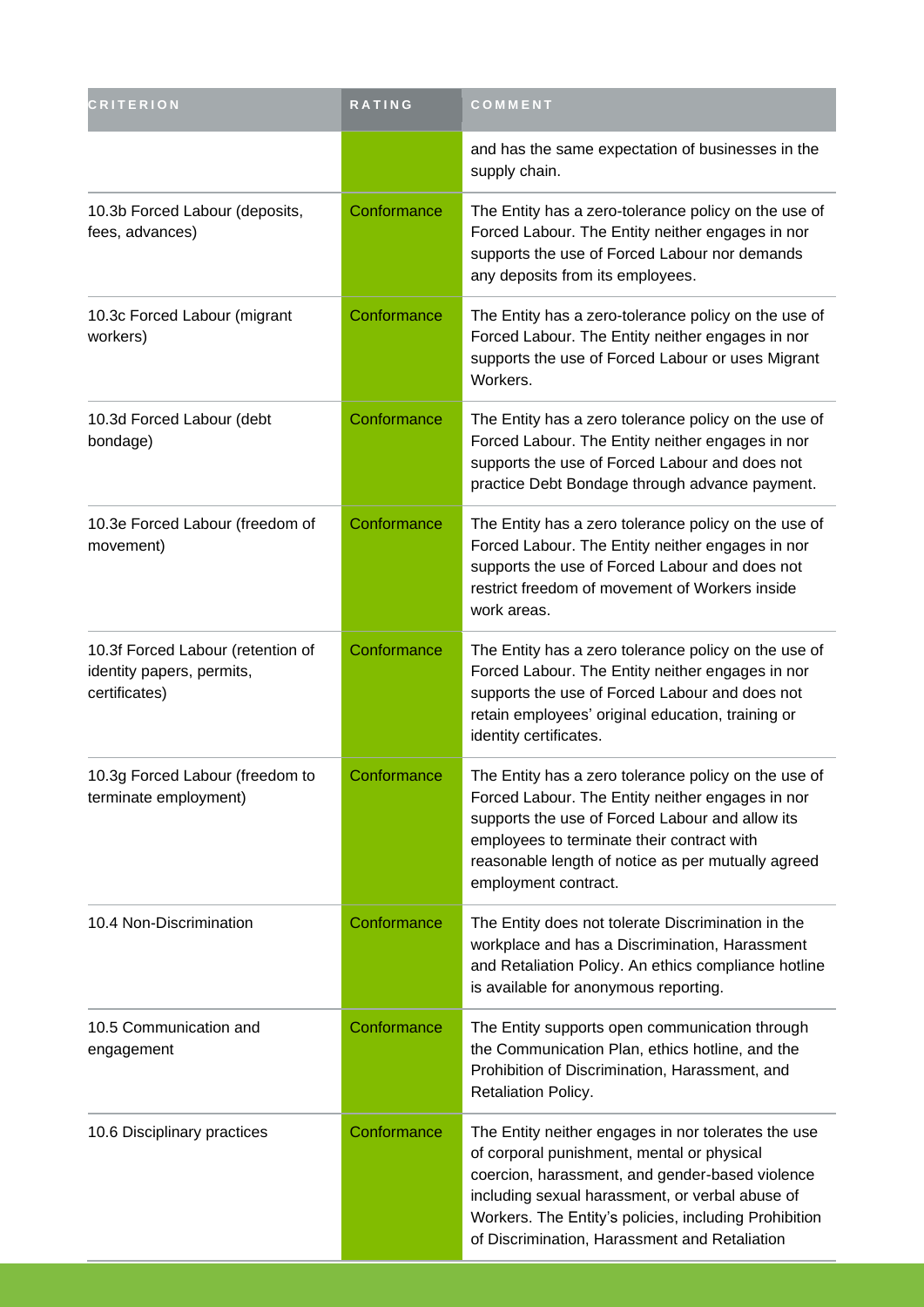| <b>CRITERION</b>                                                                        | <b>RATING</b>             | COMMENT                                                                                                                                                                                                                                                                                                                                                          |
|-----------------------------------------------------------------------------------------|---------------------------|------------------------------------------------------------------------------------------------------------------------------------------------------------------------------------------------------------------------------------------------------------------------------------------------------------------------------------------------------------------|
|                                                                                         |                           | Policy, Workplace Threats and Violence Policy,<br>Employee Conduct and Discipline Policy and the<br>Code of Conduct, are available on to employees on<br>an internal web portal and are included in employee<br>training.                                                                                                                                        |
| 10.7a Remuneration (living wage)                                                        | Conformance               | The Entity respects the rights of Workers to a living<br>wage and complies with local, state and federal<br>regulations to ensure that wages paid for a normal<br>working week meet at least legal or industry<br>minimum standards.                                                                                                                             |
| 10.7b Remuneration (method of<br>payment)                                               | Conformance               | The Entity makes wage payments are timely, in<br>legal tender and fully documented.                                                                                                                                                                                                                                                                              |
| 10.8 Working Time                                                                       | Minor Non-<br>Conformance | The Entity records the Working Time of all its<br>employees and is committed to compliance with<br>local laws and employment contracts.<br>However, Working Time deficiencies were identified<br>specific to hours worked and involuntary overtime.                                                                                                              |
| PRINCIPLE 11 OCCUPATIONAL HEALTH AND SAFETY                                             |                           |                                                                                                                                                                                                                                                                                                                                                                  |
| 11.1a Occupational Health and<br>Safety (OH&S) Policy (policy)                          | Minor Non-<br>Conformance | The Entity has an Integrated Management System<br>Policy which supports the Ball Corporation Global<br>EHS Policy.<br>However, at one facility, guarding was found to be<br>inadequate specific to tab stock infeed equipment.                                                                                                                                   |
| 11.1b Occupational Health and<br>Safety (OH&S) Policy (workers and<br>visitors)         | Conformance               | The Entity has an Integrated Management System<br>Policy which addresses Occupational Health and<br>Safety and which applies to all Workers and<br>Visitors.                                                                                                                                                                                                     |
| 11.1c Occupational Health and<br>Safety (OH&S) Policy (applicable<br>law and standards) | Conformance               | The Entity identifies four types of compliance<br>obligations within the EHS Management System<br>including Operational (law and regulation related to<br>industrial operations and facilities), Products (legal<br>and customer requirements related to products),<br>Internal (corporate EHS standards) and, Voluntary<br>(industry standards and guidelines). |
| 11.1d Occupational Health and<br>Safety (OH&S) Policy (right to stop<br>unsafe work)    | Conformance               | The Entity has developed a Facility Safety Rules<br>procedure which reaffirms that Workers have the<br>right to understand the hazards and safe practices<br>for their work, and the authority to refuse or stop<br>unsafe work.                                                                                                                                 |
| 11.2 OH&S Management System                                                             | Minor Non-<br>Conformance | The Entity maintains an EHS Management System<br>compliant with the requirements of ISO 14001:2015<br>Environmental Management Systems and ISO<br>45001:2018 Occupational Health and Safety<br>Management Systems.                                                                                                                                               |